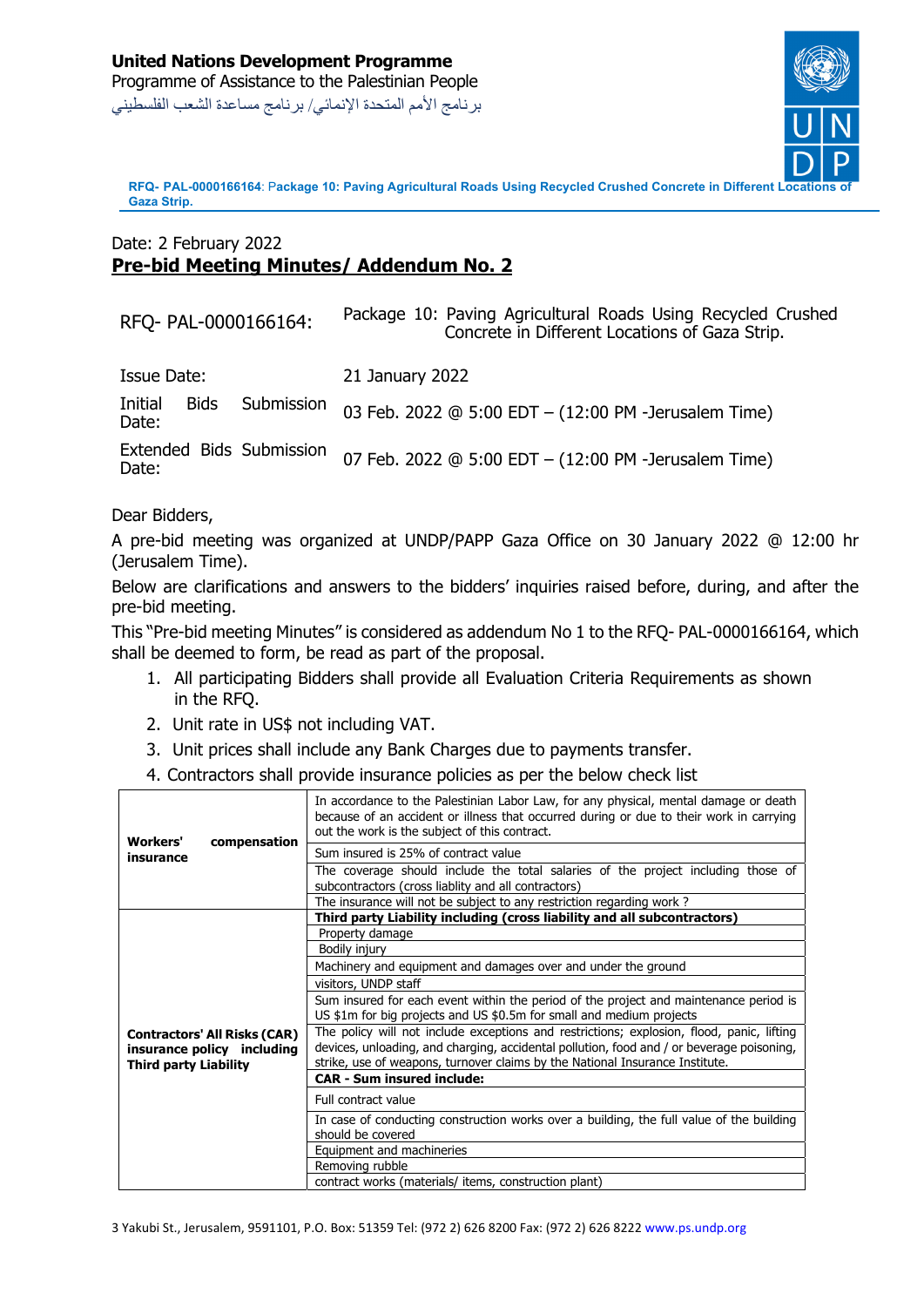

**ITB-PAL-0000152601**: Paving Agricultural Roads Using Recycled Crushed Concrete in Different Locations **Strip.**

|                                                                                                                                | Maintenance Period for 12 months including labor to be assigned |  |
|--------------------------------------------------------------------------------------------------------------------------------|-----------------------------------------------------------------|--|
| <b>Notes:</b>                                                                                                                  |                                                                 |  |
| 1. It's not obligatory to announce the names of workers to the insurance company                                               |                                                                 |  |
| 4. The number of occurrence is unlimited                                                                                       |                                                                 |  |
| <b>Important Note:</b>                                                                                                         |                                                                 |  |
| 1. It is obligatory that the contractor submits the financial solvency certificate of the insurance company for the past three |                                                                 |  |
| years.                                                                                                                         |                                                                 |  |

- 5. As per clause 23 of the general conditions, the contractor is obligated to furnish the insurance policies before commencing the Works.
- 6. Winning Contractor will be responsible for the submission of the safety procedure plan for approval. Safety measures are an important part of the project. All workers, engineers, and visitors on-site shall use safety tools, safety measures of COVID 19 and wear Safety uniforms, to be all in accordance with contract Safety requirements (Annex H of the RFQ) and UNDP' Engineer instructions.
- 7. In relation to COVID-19 Job Site Requirements, See Annex H of the RFQ:
- 8. Safety plans shall include all measures to protect the third party including coordination with the traffic police, GEDCO, CMWU, Ministries, and all stakeholders as well as authorities that are needed to facilitate the protection and safe implementation. The unit rate is deemed to cover all relevant costs.
- 9. Working hours for the project are from 08 a.m. to 3 p.m., Sunday through Thursday. No work on Fridays. The contractor who needs to work after these times must take the prior approval of the engineer.
- 10. The contractor is deemed to base his price according to proper breakdown of cost. Hence, he is required to submit such Detailed Cost Breakdown within his offer using the attached form (Price analysis is a mandatory document and any bidder did not submit it; his offer will be rejected as non-responsive). The price analysis must include all required details ( material, equipment, overhead, profit….etc). Any unrealistic rates or prices may be rejected as non‐responsive.
- 11. The Winning Contractor shall be responsible for installing and fixing one (1) signboard of size 150x120cm to be located in places indicated by the UNDP Site Engineer.
- 12. The contractor shall consider gender equality when recruiting its technical staff.
- 13. The contractor shall take into account his cost paying for **Three fresh engineers**, an amount of USD 1,000 per month for each engineer, from the commencement date to the day of completing preliminary handing-over of the project. The engineer will be appointed by the Employer (UNDP) and report directly to the UNDP to support managing the project. ILS 500 will be paid for communication per month.
- 14. The contractor shall make available at the commencement date of the works, maintain, repair, and keep in sound, safe running condition **one** rented vehicle for the sole use of the Employer (engine capacities not less than 1600CC-model 2018 or higher). The vehicles shall be complete with spare parts, tools, and the like. The contractor shall provide all necessary materials including fuel (**1,400 NIS /month**) and lubrication. The contractor shall keep the vehicle insured during the contract period under a fully comprehensive motor insurance policy issued by a reputable insurance company. Both the policy and the insurer will be subject to the approval of the Employer. The vehicles shall be kept permanently at the disposal of the Engineer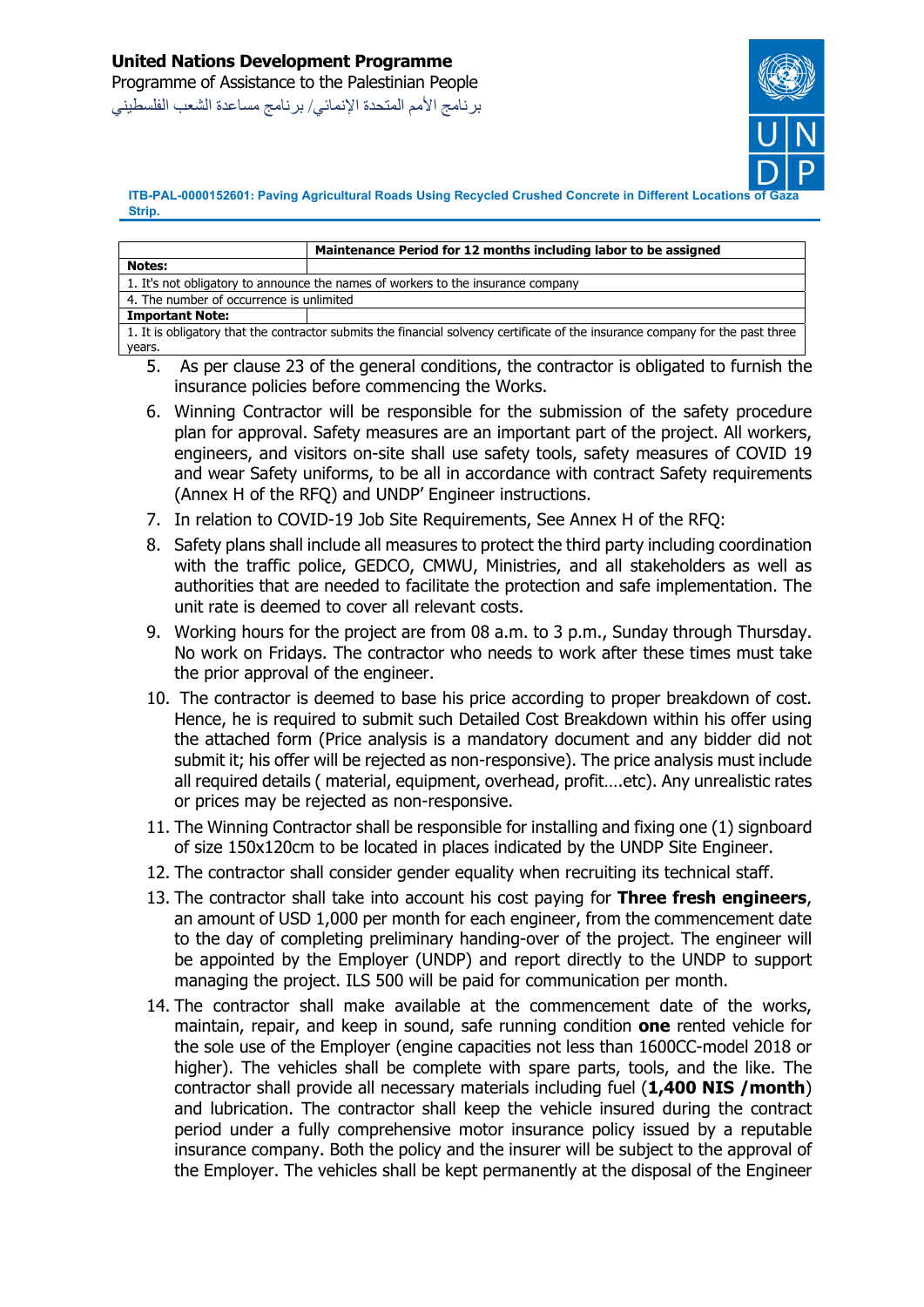

**ITB-PAL-0000152601: Paving Agricultural Roads Using Recycled Crushed Concrete in Different Locations of Gaza Strip.**

and the Employer. During periods of maintenance or repair, the contractor shall make an equivalent replacement vehicle available. Upon completion or termination of the contract, the vehicle will remain the property of the contractor.

- 15. In case of failure in securing the equipment or delay in activities, UNDP has the full right to terminate the contract without bearing financial implications.
- 16. UNDP has the right to exclude any bidder who has a current workload that may put the implementation of the project at high risk.
- 17. UNDP confirms that the technical staff should be engaged on-site on a full-time basis and have sufficient experience and capabilities of carrying out their duties. UNDP will deduct the amount of US\$50 for each day of the absence of any member of technical staff in the interim payments to the contractor and these discounts non-refundable.
- 18. The contractor shall take precautions during the excavation so that the existing infrastructure and facilities are not damaged. The contractor shall submit his safety plan for removal and get approval from all stakeholders before starting with the works on the ground. In case any damage occurred to the infrastructure and facilities, the contractor should remedy this damage at his own expense.
- 19. In case of more than one contractor is working on the same site at the same time, the Winning Contractor shall coordinate with the other Contractors, local authorities, and municipalities to facilitate accessibility and other work-related issues.
- 20. Contractor's previous performance with UNDP and any other organization is considered one of the main criteria in the evaluation of the contractors and can be a strong basis be rejected as non-responsive.
- 21. The contractor has to test and replace if needed on his own expenses, the sub-grade CBR for each road before the commencement of work, in case the CBR value is less than 15%, then soil replacement should be applied by 20 cm depth of Kurkar layer. The unit rate is deemed to cover all direct and indirect costs.
- 22. All tests must be applied according to the technical specification and all costs of the applied tests shall be included in the unit rate price. For subgrade, Kurkar layer and crushed layer Compaction test for every layer; at least 3 samples should be taken for one road in case the road is less than 1000m2 or 3 samples every 1000 m2 of the road, or 3 samples every 200m.r of the road.
- 23. **In Section 3 Bid Data Sheet, maximum expected duration of contract** will be changed to read : **Three (3)** calendar month from the date of contract signature by the successful bidder and handover of the project site location.
- **24.UNDP's right to change requirements at the time of awarding the contract or during implementation: If the engineer agrees, the changes in the quantities specified in the "Bill of Quantities", the price of the executed quantities will be calculated based on the unit price of the bid and no other adjustment is permitted even if variations exceed twenty five percent (25%) of the originally estimated quantities. The** new **list of roads is attached to this addendum.**